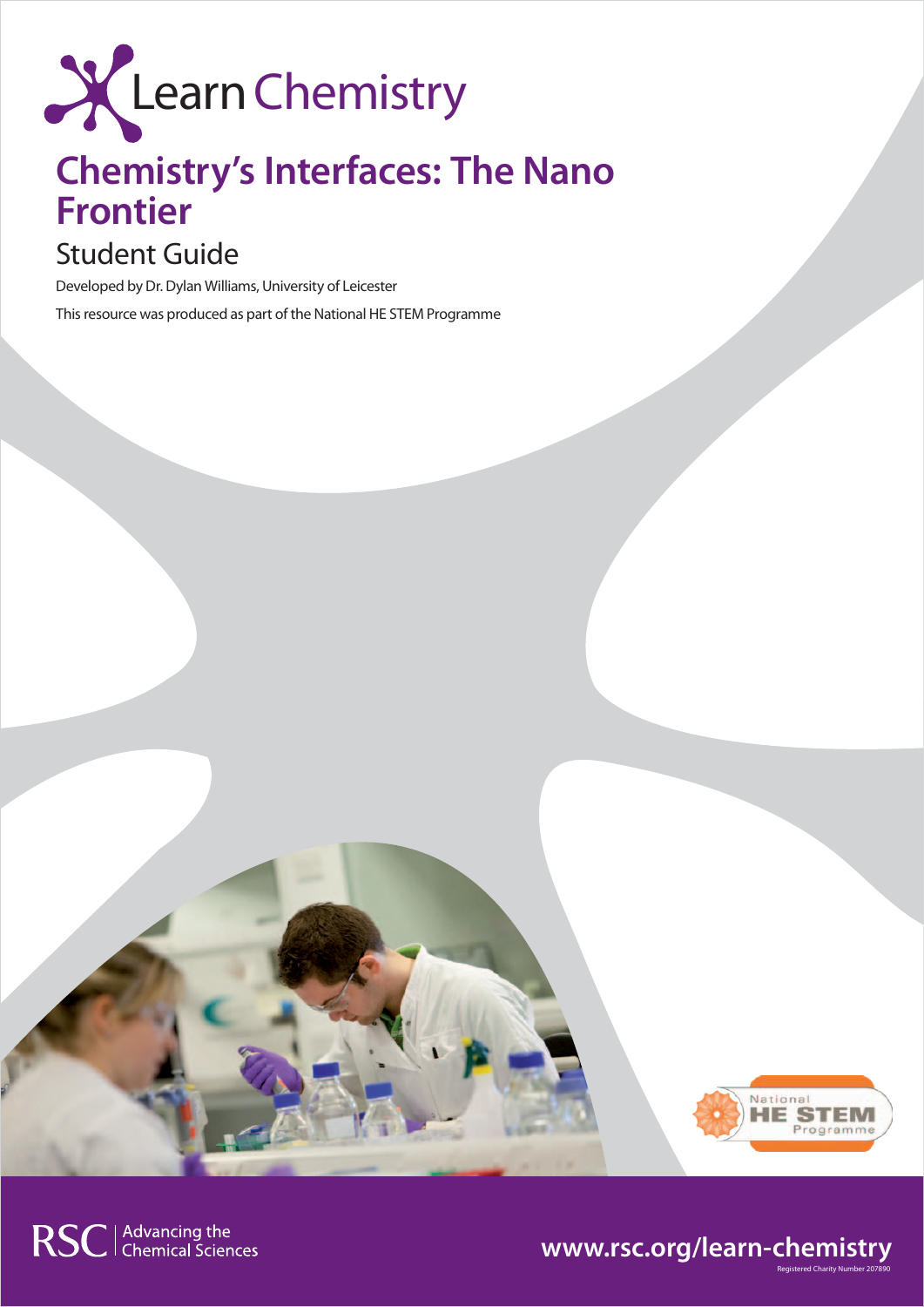## **Table of Contents**

| <b>Suggested Texts</b> | Page 3  |
|------------------------|---------|
| Session 1              | Page 4  |
| Session 2              | Page 8  |
| Session 3              | Page 9  |
| Session 4              | Page 15 |

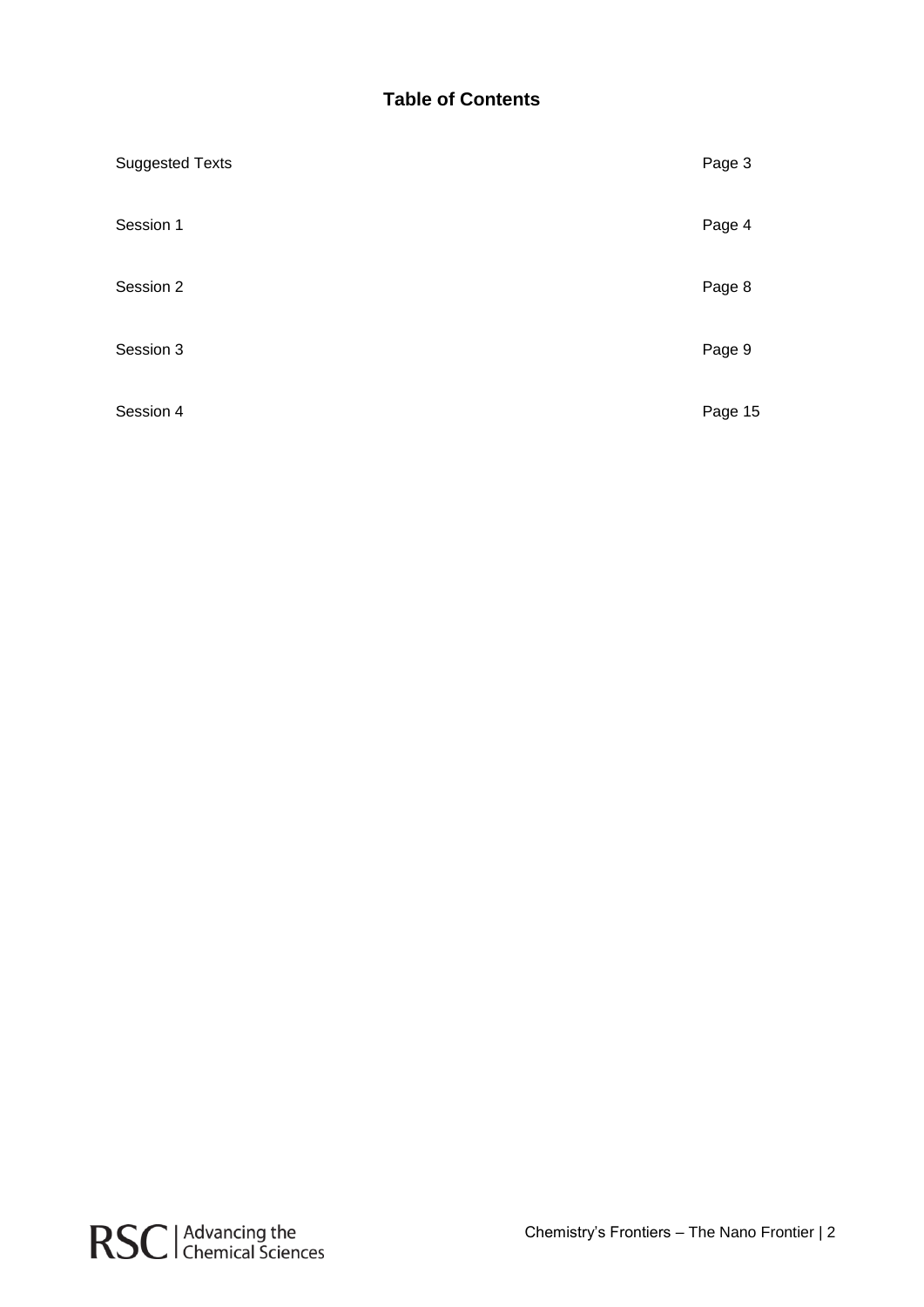## **The Nano Frontier - Suggested Texts:**

Binns C., **Introduction to Nanoscience and Nanotechnology**. Wiley

Atkins P. & de Paula J., **Atkins' Physical Chemistry**. Oxford University Press.

Schmid, G. (editor), **Nanoparticles**, Wiley

Astruc, D. (editor), **Nanoparticles and Catalysis**, Wiley

Ozin, G.A., Arsenault, A.C., Cademartiri, L., **Nanochemistry: A Chemical Approach to Nanomaterials**, RSC Publishing

Daniel, M-C., Astruc, D., **Gold Nanoparticles: Assembly, Supramolecular Chemistry, Quantum-Size Related Properties and Applications toward Biology, Catalysis and Nanotechnology**, *Chem. Rev*., **2004**, 104, 293-346

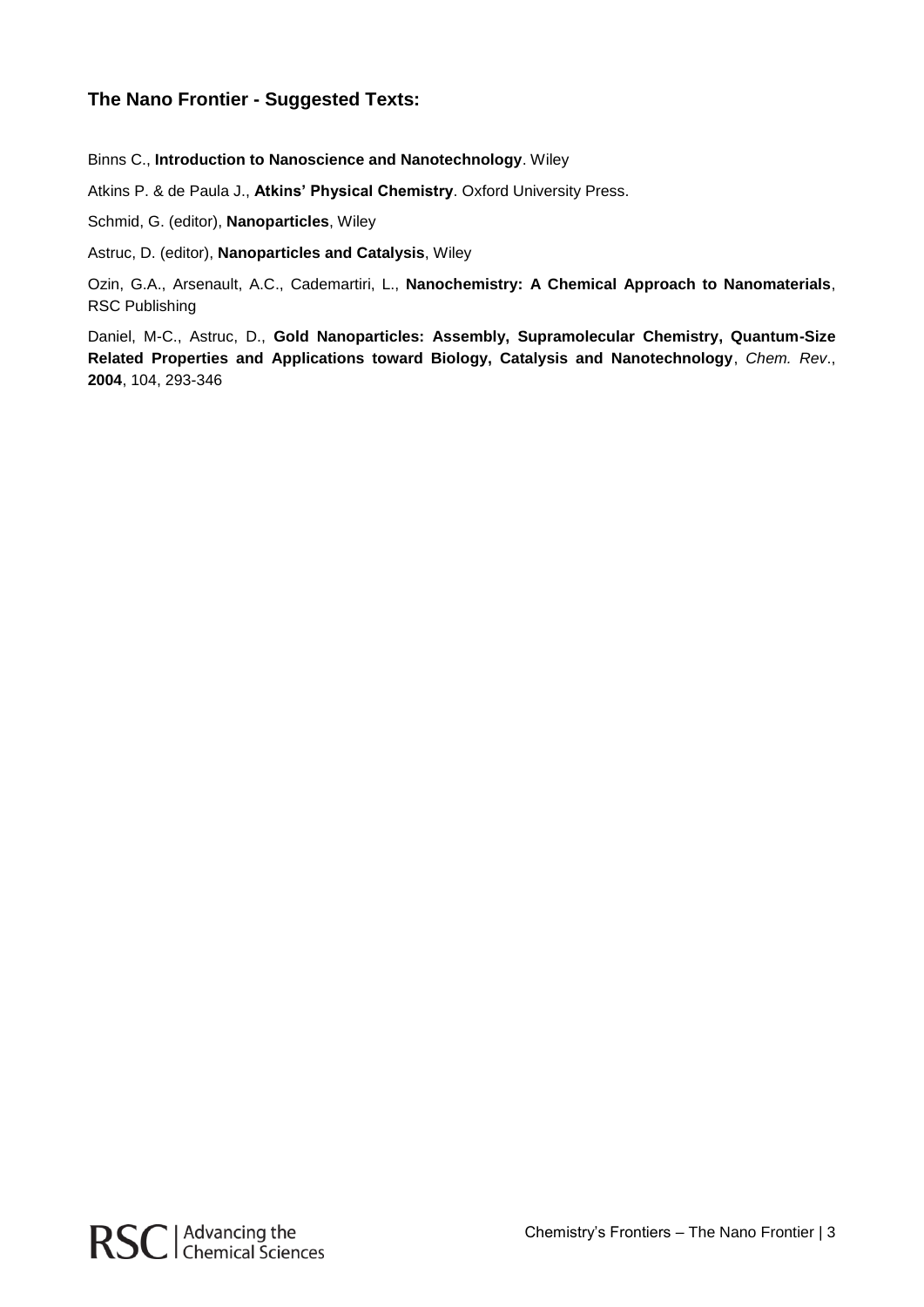## **Session 1 (60-90 minutes)**

## **Pre-Session Preparation**

You should be prepared to discuss the following topics in this session:

- Synthesis and stabilisation of gold nanoparticles
- Molecular Orbital Theory and Band Theory in the context of the structure of metals
- Particle in a Box
- Physical and chemical properties of gold nanoparticles
- Surface plasmon resonance
- UV-Visible absorption spectroscopy
- DNA functionalised gold nanoparticles

### **Intended Learning Outcomes**

By the end of this problem you should be able to:

- Describe and compare the different approaches used to synthesise gold nanoparticles and to evaluate these approaches in terms of what is needed to use these nanoparticles
- Describe and compare the mechanisms by which metal nanoparticles may be stabilised
- Explain why DNA functionalisation of the surface of nanoparticles can be used to produce highly selective biosensors
- Explain the origins of the differences in chemical and physical properties of gold nanoparticles with bulk metals as well as individual atoms and molecules (includes an analysis of the electronic structure of transition metal nanoparticles based on molecular orbital, band theory and particle in a box considerations)
- Relate the unique chemical and physical properties of metal nanoparticles to specific applications
- Evaluate the viability of an analytical technique based on a number of factors including sensitivity, reliability, ease of use and cost
- Perform a literature search on an active area of research in order to gain a greater understanding of fundamental scientific concepts are applied to current research
- Work in groups to produce written summaries of scientific research suitable for a range of different audiences
- Prepare for an interview (or in this case a press conference) based on the communication of a scientific concept to a specified audience type (the media in this case)

#### **Facilitation questions**

- How big are nanoparticles?
- Why do their physical properties vary from those of the bulk form of the metal or individual atoms or molecules of the metal?
- Why are solutions of gold nanoparticles coloured?
- Why does the colour of solutions of gold nanoparticles vary with size?
- Why does the surface plasmon resonance decrease for nanoparticles with core diameters of around 3 nm and below?
- What other factors can influence the colour of solutions of gold nanoparticles?
- How are DNA functionalised gold nanoparticles commonly used?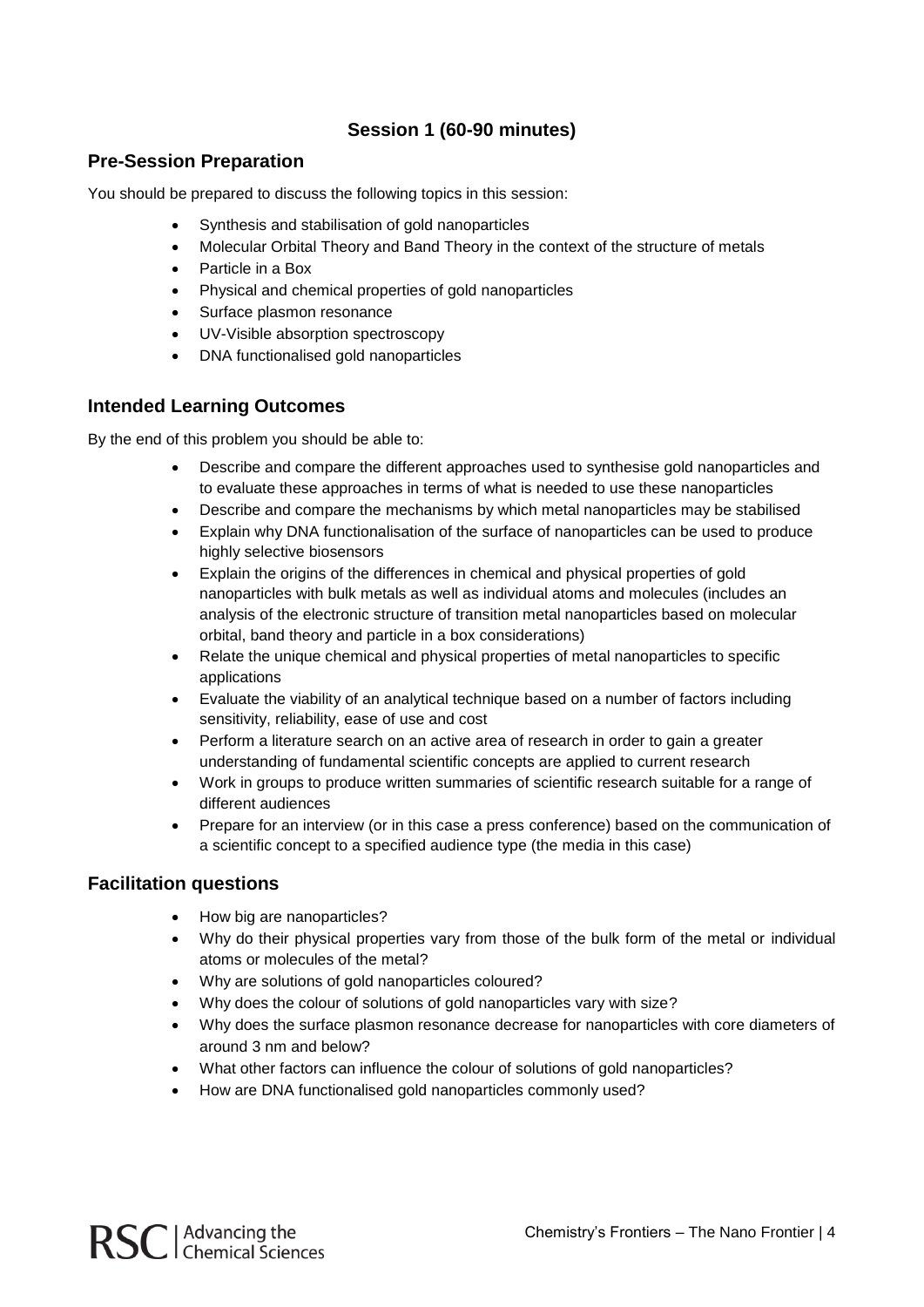#### **World War 2 Era Sub Threatens Northland Communities**

A Northland city is facing the lethal legacy of a World War II era submarine which is gradually leaking a toxic metal into coastal waters.

The German U-boat was carrying a cargo of mercury intended for use in weapons production in Japan didn't reach its destination as it was destroyed by allied naval forces off the western coast of Northland in 1945. Although the mercury was never used in the production of weapons, it still poses a serious threat to marine and human life in Northland.

The Northland government has discovered that mercury is slowly leaking from the sunken vessel and is now concerned about sealing up the leak and evaluating the risk to human and marine life from mercury that has already been leaked. The government has decided to seal up the wreckage as it was decided that moving the remains of the boat would possibly result in collapse of the hull leading to a significant increase in the amount of mercury released into the local environment.

"We are very concerned about the impact that this contamination will have both on the local marine population and the inhabitants of the city, we need to act fast to prevent this problem from escalating into a disaster" said Northland's minister for the environment earlier today.

The remains of the U-boat were discovered by the Northland navy earlier this year; it is thought that the broken remains of the boat have been sat on the sea bed off the coast of Northland since at least 1945, possibly leaking mercury the whole time.

The government's Environmental ministry has set up an exclusion zone around the affected area and has banned fishing within a 5 mile radius. The government aims to perform more thorough tests on the levels and distribution of mercury in local waters.

The government is currently investigating a number of techniques that may be used to measure the level of mercury contamination including an experimental technique based on the use of gold nanoparticles. The government will announce more details at a press conference in a week's time.



© Rob the Tog on Flickr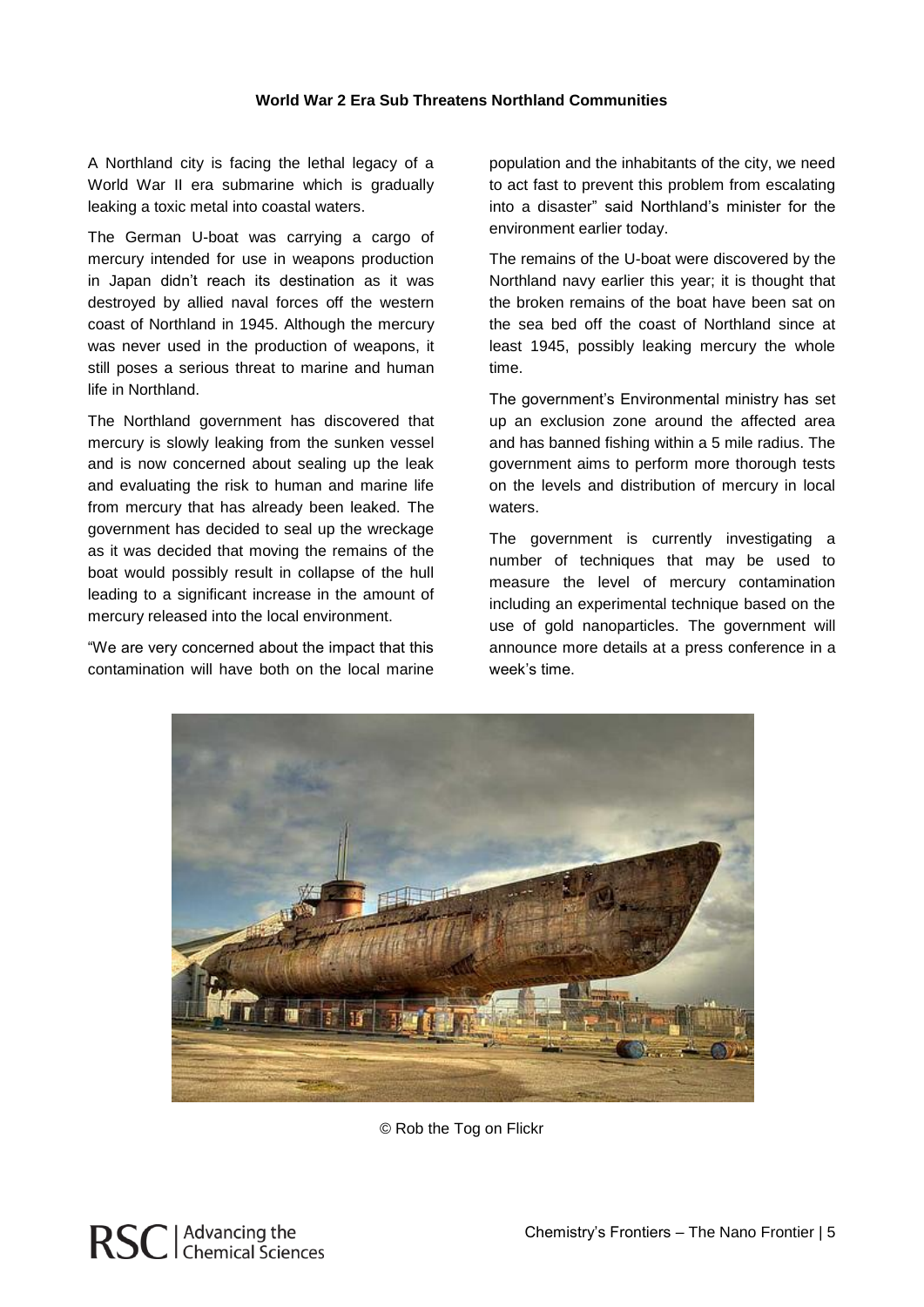| From:    | Ann Smith [asmith@northland.gov] |
|----------|----------------------------------|
| To:      | Science team                     |
| $Cc$ :   |                                  |
| Subject: | <b>Mercury detection problem</b> |

#### Dear Team,

As I'm sure you will already be aware, action is being taken to ensure that the no more mercury can escape from the destroyed U-Boat near the west coast of our nation. During routine investigations of mercury levels in coastal waters near Borland, abnormally high levels of the mercuric ion  $(Hg^{2+})$  were detected. We are very concerned that this contamination will affect the local ecosystem and possibly spread into the water sources used by communities near the coast. We have investigated the levels of  $Hq^{2+}$  in rivers and streams near the west coast and no contamination has been detected, our fear is that the level of contamination is too low to be detectable by conventional means.

We need to develop a systematic process of testing contamination levels, this process must be cheap to run, portable and accurate at very low concentrations (ca. 1000 pM) of contaminant.

We are considering the use of a new technique to detect this pollution (see reference below). We need you to evaluate the viability of this process compared to existing mercury pollution techniques – remember to pay particular attention to the unique advantages that the new approach offers – a two page summary for circulation to government ministers will suffice. You will also need to write a one page press release informing journalists of what we plan to do which includes information on the background science, you will also need to answer some questions at a press conference.

- 1. Synthesis of Novel Nanocrystals as Fluorescent Sensors for Hg<sup>2+</sup> lons *Chemistry Letters.*, 2004, **33 (12)** 1608-1609
- 2. Colorimetric Detection of Mercuric Ion (Hg<sup>2+</sup>) in Aqueous Media using DNA-Functionalized Gold Nanoparticles *Angew. Chem. Int. Ed.*, 2007, **46**, 4093 –4096

Yours faithfully,

Ann Smith

The Northland Ministry of Fisheries and Coastal Affairs

## **Guidance for writing a press release**

A good scientific press release should communicate concepts and/or research to a wider audience. Press releases can often lead to wider interest from the press as well as TV & radio journalists

Press releases must be concise, they must have titles with impact (think about how many press releases newspaper editors read – your story must make an impact in the first few words!), and they must get to the point quickly. Press releases most be factual, they need to be timely (i.e. avoid producing press releases on old work and try to produce releases at a time when they will generate interest – see the BBC news story about Olympicene just before the 2012 Olympics as an example!) and they need to be well-written

The opening section should make the following clear: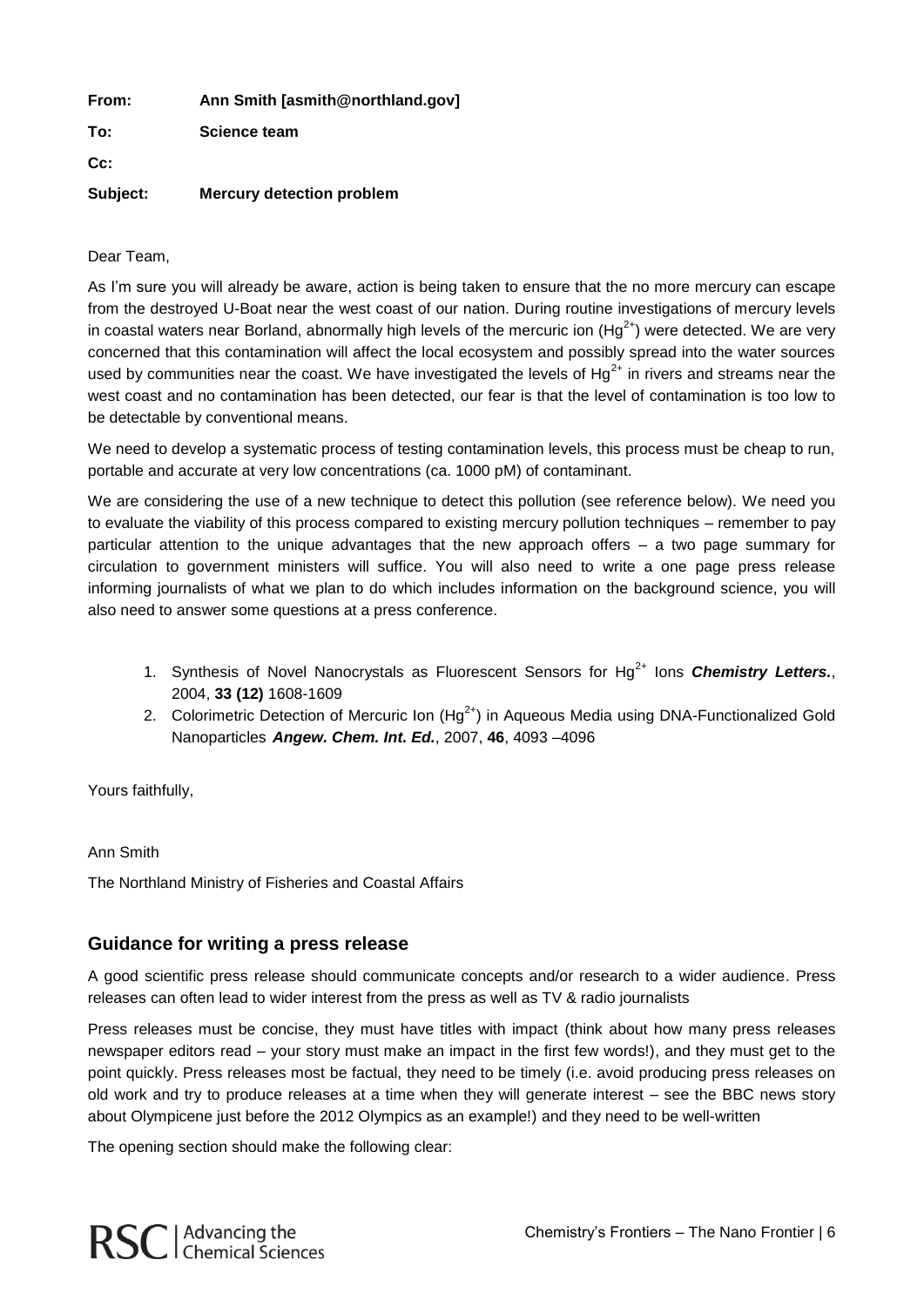- Who did the research?/made the breakthrough?/made the decision?
- What did they discover?/did they decide?
- When did they do this?/what was the timescale?/when will it be of general interest?
- Where was this work done?/will it have an impact?/is it local?
- Why did they do it?/does this impact on the reader?
- How was this achieved?

## **The Press Conference**

A press conference is another way of communicating scientific ideas; the press release that you have prepared will form the basis of this conference. A typical press conference will start with a short address from the presenters which summarises the message that they hope to get across. This is followed by a longer period of questioning from the audience (members of the press).

It is important to remember these points:

- This is not a standard oral presentation, the majority of the time you will be answering questions. You should not prepare a PowerPoint presentation!
- Communicate your responses at an appropriate level the audience won't be experts so it won't be much use to simply quote findings direct from a research paper!
- Critically evaluate your press release and compile a list of possible questions. Put yourselves in the shoes of the press. Some of the things that you may want to think (depending on your decision) about include:
	- $\circ$  Why are you proposing the use of an untested, experimental technique to solve a real-world problem? (i.e. applicable if you have decided to use this new approach)
	- $\circ$  Why are you using older techniques when a new, potentially quicker and more sensitive technique has been described in the research literature? (i.e. if you decide to use another approach to detect the mercury).
	- o You may want to think about the timescale and the accuracy of the techniques. Will the chosen technique deliver sufficiently accurate results on a timescale that will protect the local population?

## **Group reflection (Last 10 minutes of the session)**

At the end of this session spend around 5-10 minutes reflecting upon your discussions in this session. You should ask yourselves whether you are confident that you understand the material covered or do you need to carry out further research on some topics?

Construct a brief plan of action – the plan should include a list of the tasks that each group member is expected to do and a timescale for each of these tasks to be done. Remember to include enough time to proof read each other's work before submission. You should briefly present this plan to your tutor before the end of the session.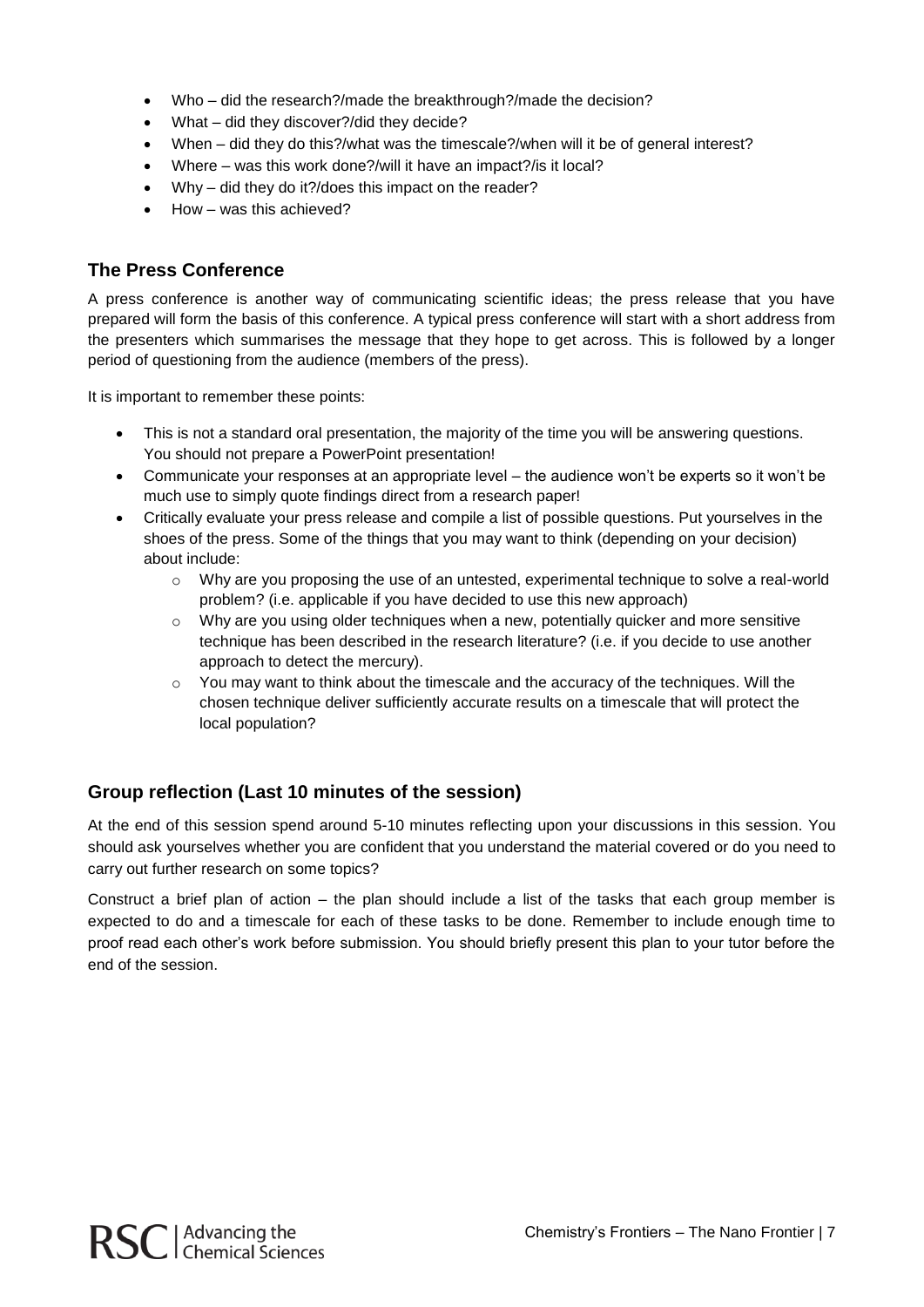## **Session 2**

The press conference will take place in this session

## **Intended Learning Outcomes**

By the end of this problem students should be able to:

- Verbally communicate scientific ideas with an audience of peers and to respond to a range of questions on the ideas presented
- Act as ambassadors of science in the community by helping the public gain a deeper understanding of scientific concepts which are often miscommunicated by the media

**When you are in the audience, you should engage with the presenting group by asking them questions at a level appropriate for a member of the press. Make sure the presenting group are acting in the best interests in the country (will the safety of local communities by jeopardised, can the nation afford the suggested solution, etc.)**

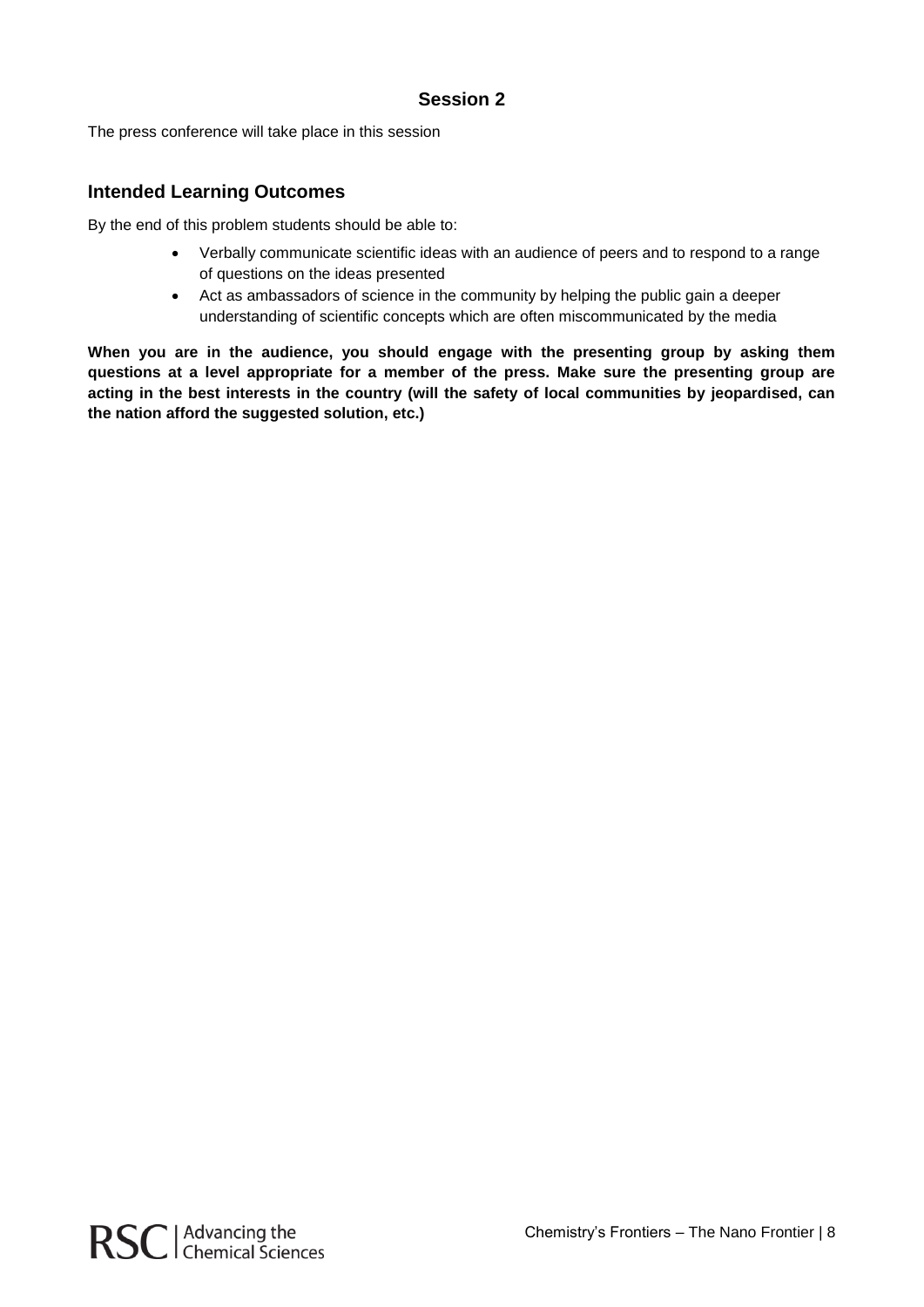## **Session 3 (60-90 minutes)**

## **Pre-Session Preparation**

You should advise students that they should be prepared to discuss the following topics in the facilitation session:

- The application of functionalised metal nanoparticles as biosensors
- Magnetic nanoparticles
- The use of magnetic nanoparticles in hyperthermic treatments of cancers
- Nanoparticle catalysts
- Surface enhanced effects of metal nanoparticles

### **Intended Learning Outcomes**

By the end of this problem students should be able to:

- Explain the difference in chemical properties of gold nanoparticles in terms of the significantly larger surface to volume ratio of the nanoparticle form of a metal relative to that of the bulk form
- Describe how the unique physical and chemical properties of metal (specifically gold) nanoparticles are (or can potentially be) used in a number of real-world applications
- Perform a literature search on an active area of research in order to gain a greater understanding of fundamental scientific concepts are applied to current research.
- Critically evaluate a number of outline scientific research proposals and rank the proposals based on a number of considerations (e.g. value for money, scientific viability, industrial/social/medical applicability, etc.).
- Write a short report which justifies scientific decisions made (such as the order that the proposals were ranked in).

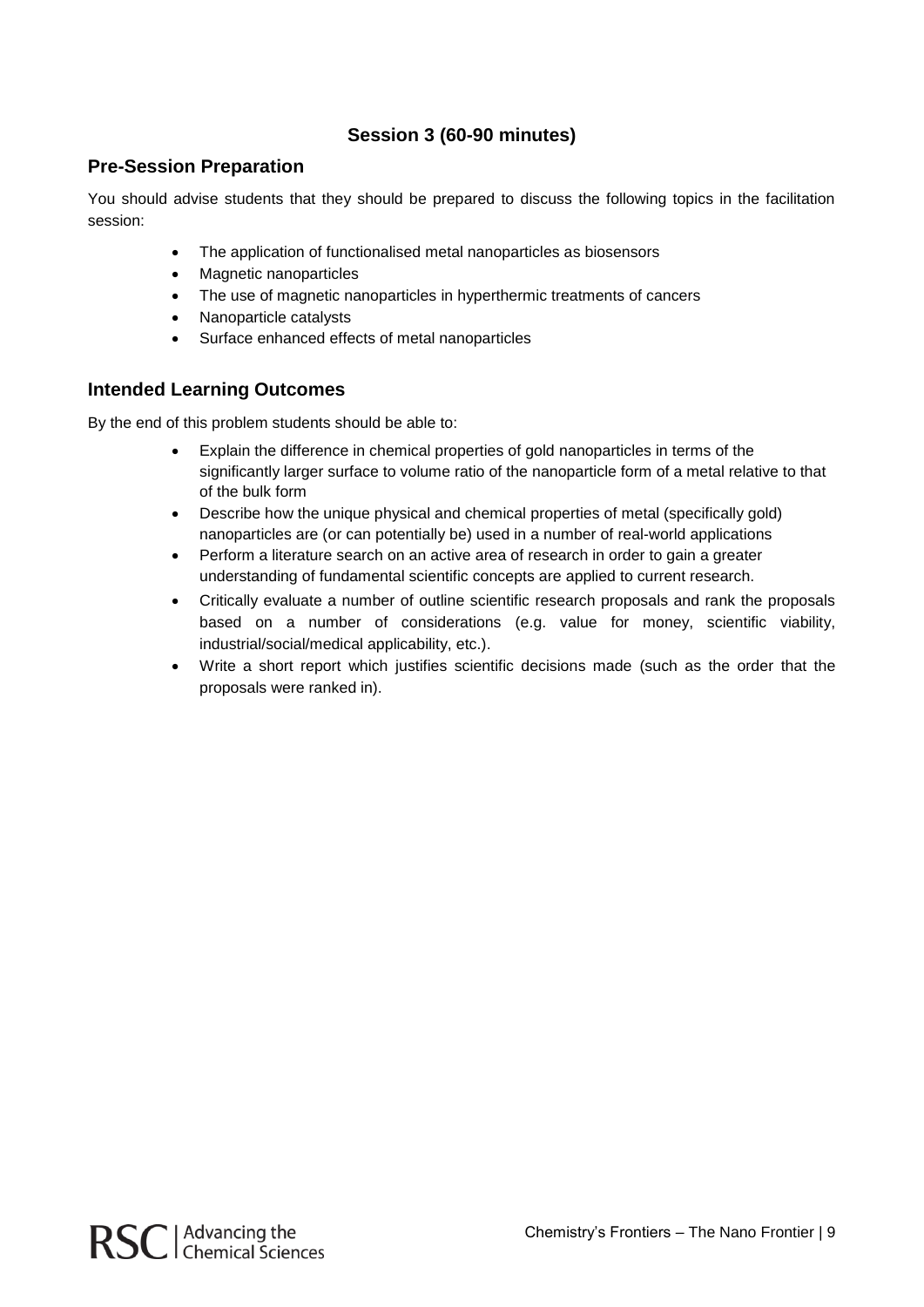#### **Northland government announces massive investment in nanoscale science.**

Following the recent use of DNA functionalised gold nanoparticles in the detection of mercury pollution levels the government has announced a massive package of investment in nanoscale science. The science minister commented that "this will put Northland at the forefront of this developing area of research. We project that this initiative will promote private investment in Northland and will be yet another contributing factor to the recovery of our economy".

The project was launched with the announcement of government funding for academic research

projects which will be distributed by the Northland Physical Sciences Research Council (NPSRC). A research council representative stated "We have an opportunity to develop and support a network of research excellence in the nanosciences. We need to make sure that our academic output encourages the investment of private financial support in this area".

The first research activities to be funded by this project will be announced in the coming weeks.

| From:    | Science Minister [scienceminister@northland.gov] |
|----------|--------------------------------------------------|
| To:      | Science team                                     |
| cc:      |                                                  |
| Subject: | Research council request                         |

#### Dear Team,

As part of the recently announced strategic investment programme in fundamental scientific research, we have made a significant sum of money available for projects based on the application of nanoscience to realworld problems. We are very keen to ensure that Northland continues to be a leading force in nanoscale research in Western Europe as we are keen to attract international investment in the commercialisation of this research.

Following your recent research into the use of gold nanoparticles in the detection of mercury contamination, we have recommended that you sit on the research committee panel which will decide how some of the initial funding that we have provided will be allocated. You will be contacted by someone from the committee in due course.

Yours faithfully,

James Smith

Science Minister of Northland

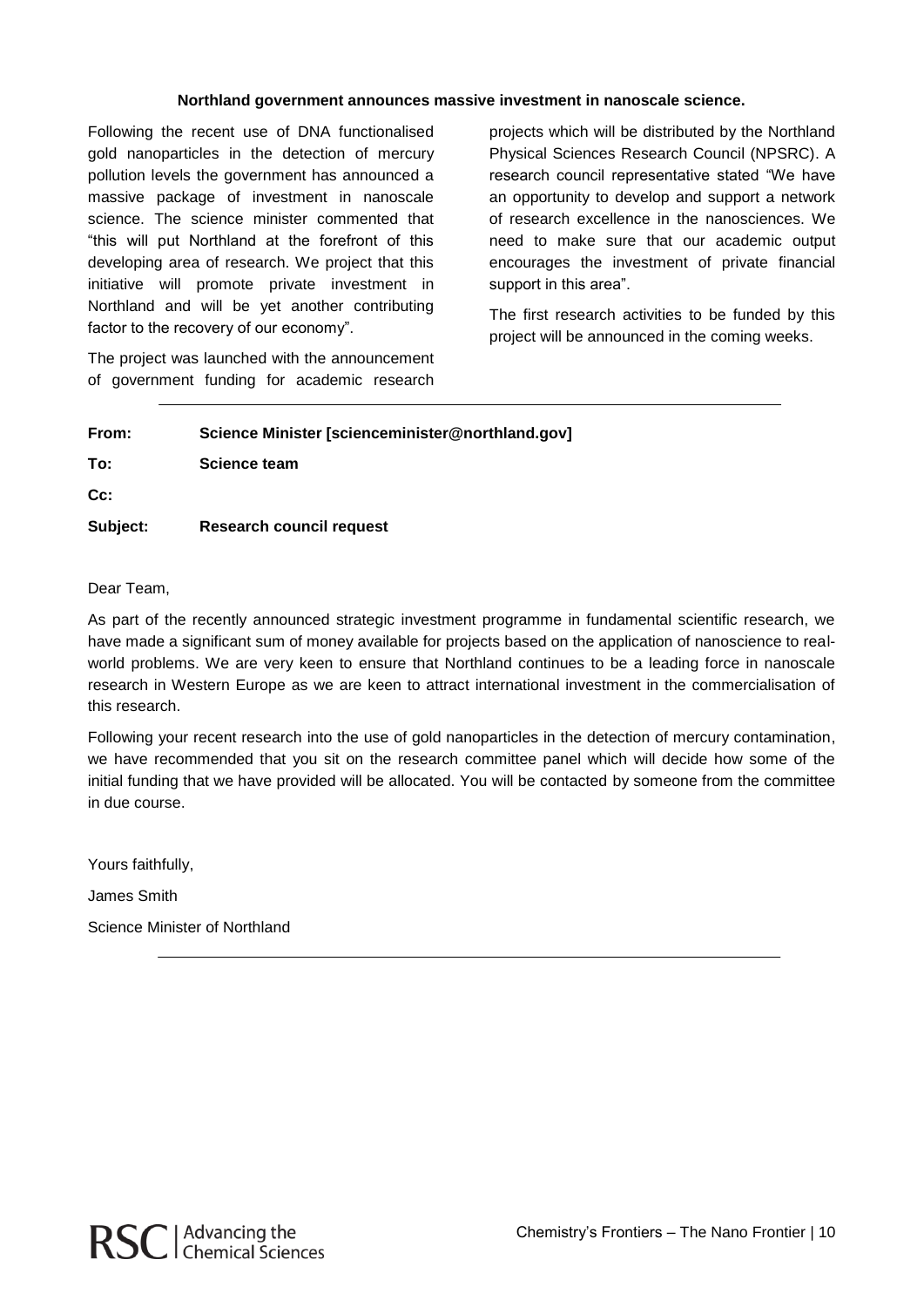| From:    | Alan Douglas (Prof) [a.douglas@npsrc.gov] |
|----------|-------------------------------------------|
| To:      | Science team                              |
| $Cc$ :   |                                           |
| Subject: | Nanoscale projects                        |

Dear Team,

The government science minister has requested that we include you in the process of allocating funds to innovative nanoscience projects. The first stage of the selection process will be to rank the viability of a number of projects. Please find four outline proposals attached, we need your team to read through each of these and to write a short (approximately 600 word) summary of the science behind each of these outline proposals. It is vital that we select projects which are based on sound scientific concepts and that each project will provide benefits to both the wider scientific community and society. We also need to rank these outline proposals from 1-4 (with 1 being the proposal that you would most like to see funded).

Yours faithfully,

Prof Alan Douglas

Head of the Northland Physical Sciences Research Council

**Note - You may assume all of these applications are based on original research and you need not consider financial factors when reviewing these applications.**

**These outline proposals represent a starting point – you will need to do more research on these topics (you may find the references at the bottom of each outline proposal helpful).**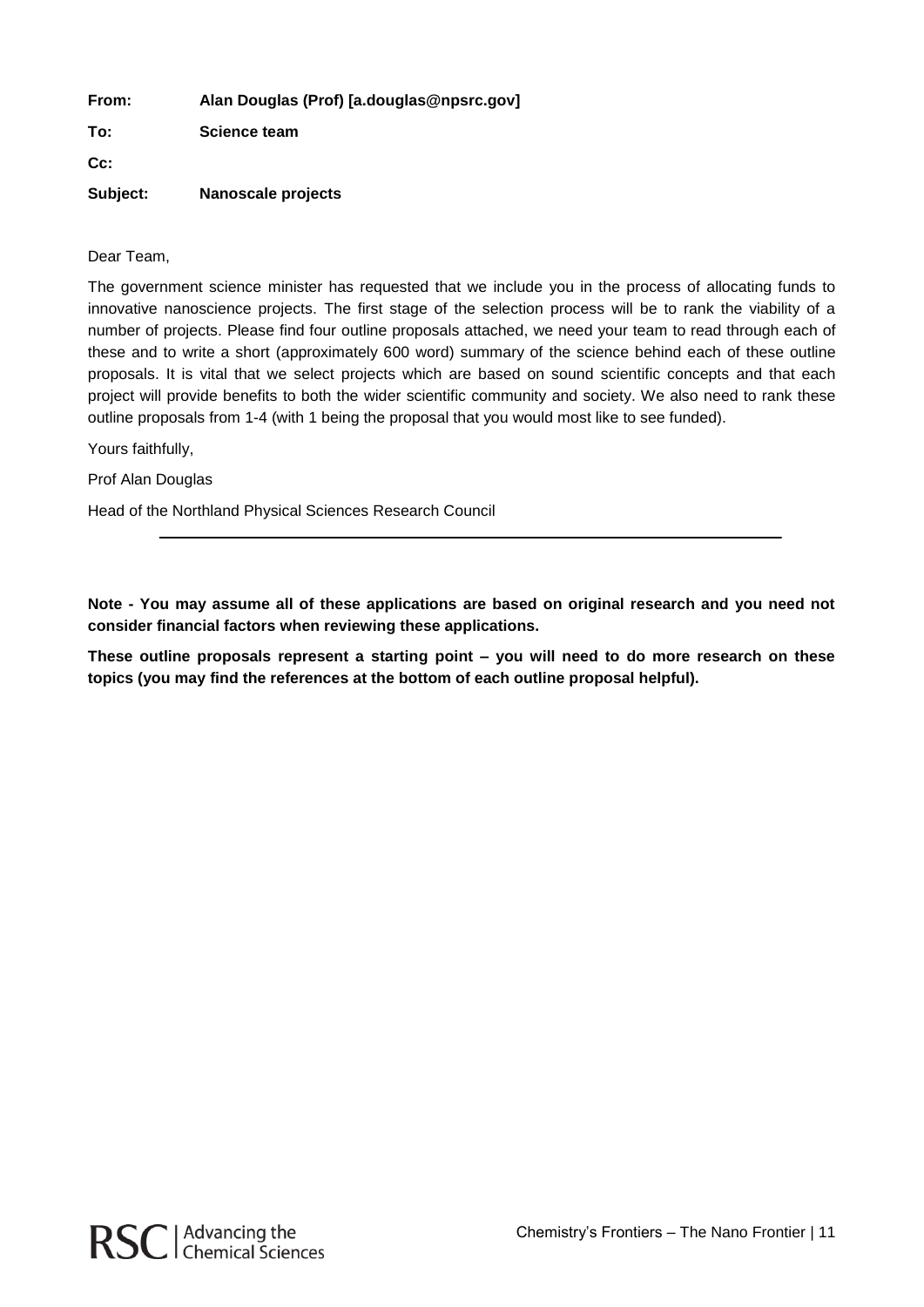#### **Outline Proposal 1**

#### **Dr A. Jenkins, Northland Institute for Sustainable Synthesis and Catalysis**

#### **The Development of Novel Gold Nanoparticle Based Catalysts**

In spite of the long-held belief that gold is too inert to be used as a catalyst, recent research has shown that gold can behave as a highly active catalyst if it is used in nanoparticle form. The development of novel oxide supported catalysts has been applied to a number of synthetic approaches including the catalytic oxidation of CO by transition metal nanoparticles on oxide supports.<sup>1</sup>

The high surface area to volume ratio of transition metal nanoparticles makes these particles highly accessible for catalytic reaction and therefore increases the reaction activity and the turnover number

We propose the synthesis of a range of gold nanoparticle dendrimers composites which will be tested as catalysts in a number of diverse synthetic processes.

1 S. Galvango and G. Parravano *J. Catal*. **18**, 1978, 320-328.

#### **Outline Proposal 2**

#### **Dr B. Paige, Centre for Biological Chemistry, University of Northland**

#### **The Use of Functionalised Metal Nanoparticles in the Detection of Biomarkers Associated with Alzheimer's Disease**

The use of oligonucleotides-metal nanoparticle conjugates in the detection of specific DNA sequences has developed into a highly active area of research in recent years. The use of metal nanoparticles in the detection of DNA and protein markers for diseases has been motivated by a drive to improve the selectivity and sensitivity of currently used approaches.

The early detection of markers is vitally important in the fight against many diseases. Current detection procedures are often complex, expensive and not portable. The development of simple (and sensitive) nanoparticle based detection methods would remove many barriers to point-of-care treatment which would have a number of benefits on both local and international levels.

The potential improvements in detection sensitivity will allow for significantly earlier detection of specific protein sequences, allowing the diagnosis of conditions (such as cancers) at an earlier stage than possible with current detection approaches, this could potentially have a major impact on the survival rate of many conditions.

Our project will focus on a study of the sensitivity of functionalised metal nanoparticles which can detect ADDL, a potential marker for Alzheimer's disease. This process will followed by monitoring the effect of the antibody concentration on the wavelength maximum of the localised surface plasmon resonance.

#### **Outline Proposal 3**

#### **Prof S. Patel, Solid State Physics Department, Netherley University**

#### **The Use of Magnetic Nanoparticles in the Treatment of Cancerous Cells by Hyperthermia**

Due to the inherent sensitivity of biological cells to small changes in local temperature, cell death can be induced by a heat source. It has recently been demonstrated that magnetic nanoparticles which have been functionalised with an appropriate ligand to specifically bind to cancerous tissue could be used to induce cancer cell death if they are dispersed throughout the target tissue.<sup>1,2</sup> These nanoparticles can be 'activated'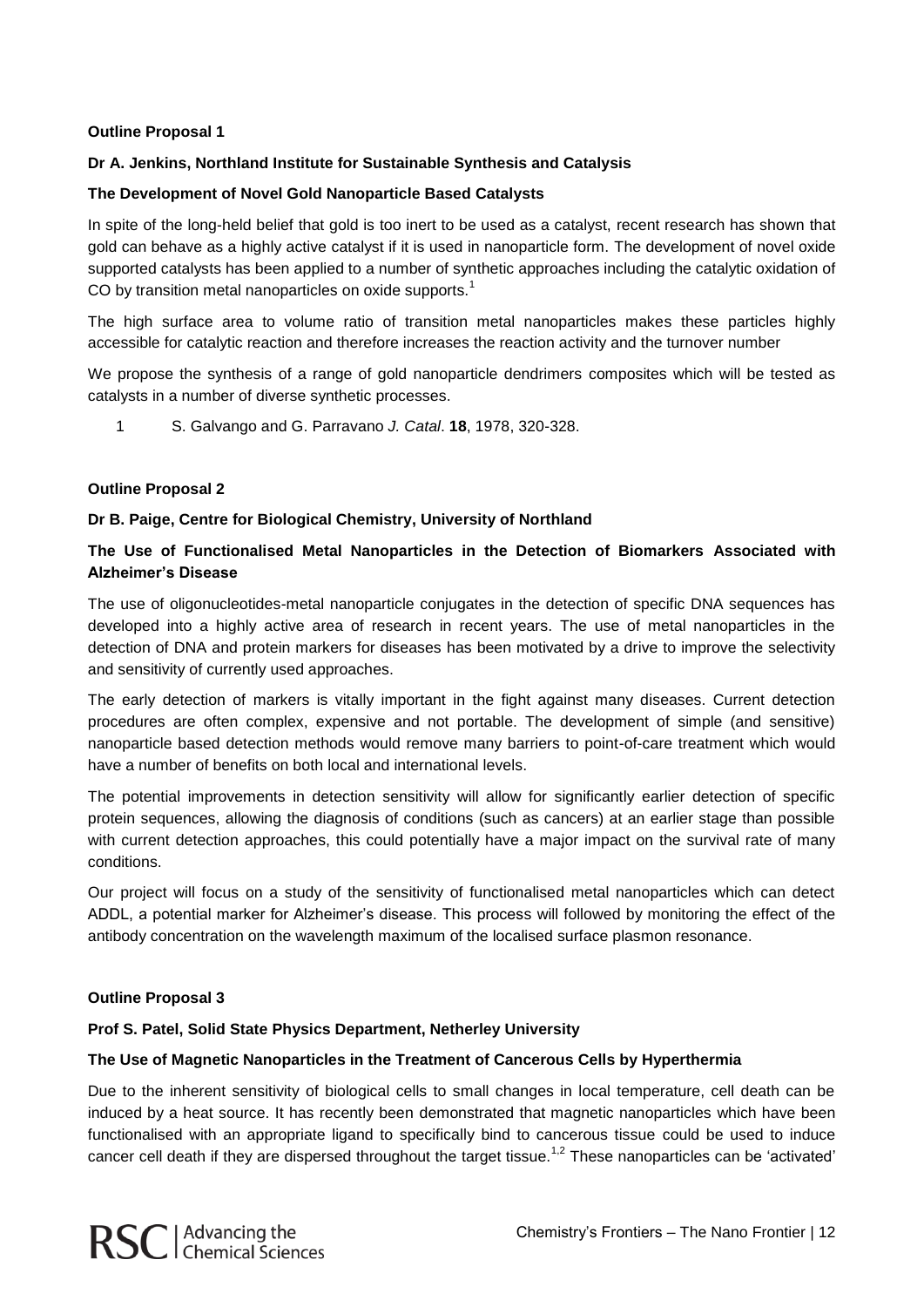by the application of an external magnetic field which will heat the nanoparticles; this heat is then transferred to the surrounding cancerous cells. If the magnetic field results in a sufficient temperature increase for a sustained period of time, cancer cell death can be induced.

The localised heating of cancerous tissue by magnetic nanoparticles would be a major weapon in the fight against cancer. This project will produce superparamagnetic iron oxide nanoparticles which will be appropriately functionalised for binding to cancerous tissue. The hyperthermic effect of the nanoparticles will be evaluated in ex-vivo conditions to find ensure that the nanoparticles successfully bind to cancerous tissue and to measure how effectively heat is transferred from the nanoparticles to the cells when an alternating magnetic field is activated.

- 1 Q. A. Pankhurst, J. Connolly, S.K. Jones and J. Dobson*, J. Phys. D: Appl. Phys*. **36**, 2003, R167-R181
- 2 R. A. Sperling, P. R. Gill, F. Zheng, M. Zanella and W. J. Parak, *Chem. Soc. Rev*. **37**, 2008, 1896-1908.

#### **Outline Proposal 4**

#### **Dr J Andrews, Biophysical Group, Department of Physics and Astronomy, Southborough University**

#### **The Use of Iron Oxide Nanoparticles in Surface Enhanced Raman Resonance (SERS)**

Surface enhanced Raman spectroscopy (SERS) is a powerful and sensitive Raman spectroscopy technique which allows a strongly enhanced signal to be detected from analytes on certain surfaces. The enhancement of Raman signals can be described by either Physical or Chemical mechanisms. This technique will be used to identify the genes sequences in a number of different viruses including HIV and the Hepatitis virus.

#### **Facilitation Questions**

#### **Catalysis**

- Why are gold based catalysts of limited use to chemists?
- Why do the catalytic properties of gold nanoparticles vary so greatly to those of the bulk form of gold?
- What are dendrimers? How are they used to functionalise nanoparticles?

#### Biochemical applications

- What are oligonucleotides and how do they relate to DNA?
- What is meant by the term 'selectivity' in the context of biosensors and why are these functionalised nanoparticles so selective? Would these biosensors work if the same DNA sequences were applied in the absence of the metal nanoparticle? If not, why not?
- What approaches can be used to functionalise gold nanoparticles with DNA sequences?

#### Nanomedicine

- What is meant by the term 'hyperthermia therapy'? How is this effect achieved in this research?
- What makes certain nanoparticles magnetic?
- What is paramagnetism? How is superparamagnetism different?
- Apart from their magnetic properties, what else makes nanoparticles particularly suitable for this application?

RSC | Advancing the<br>RSC | Chemical Sciences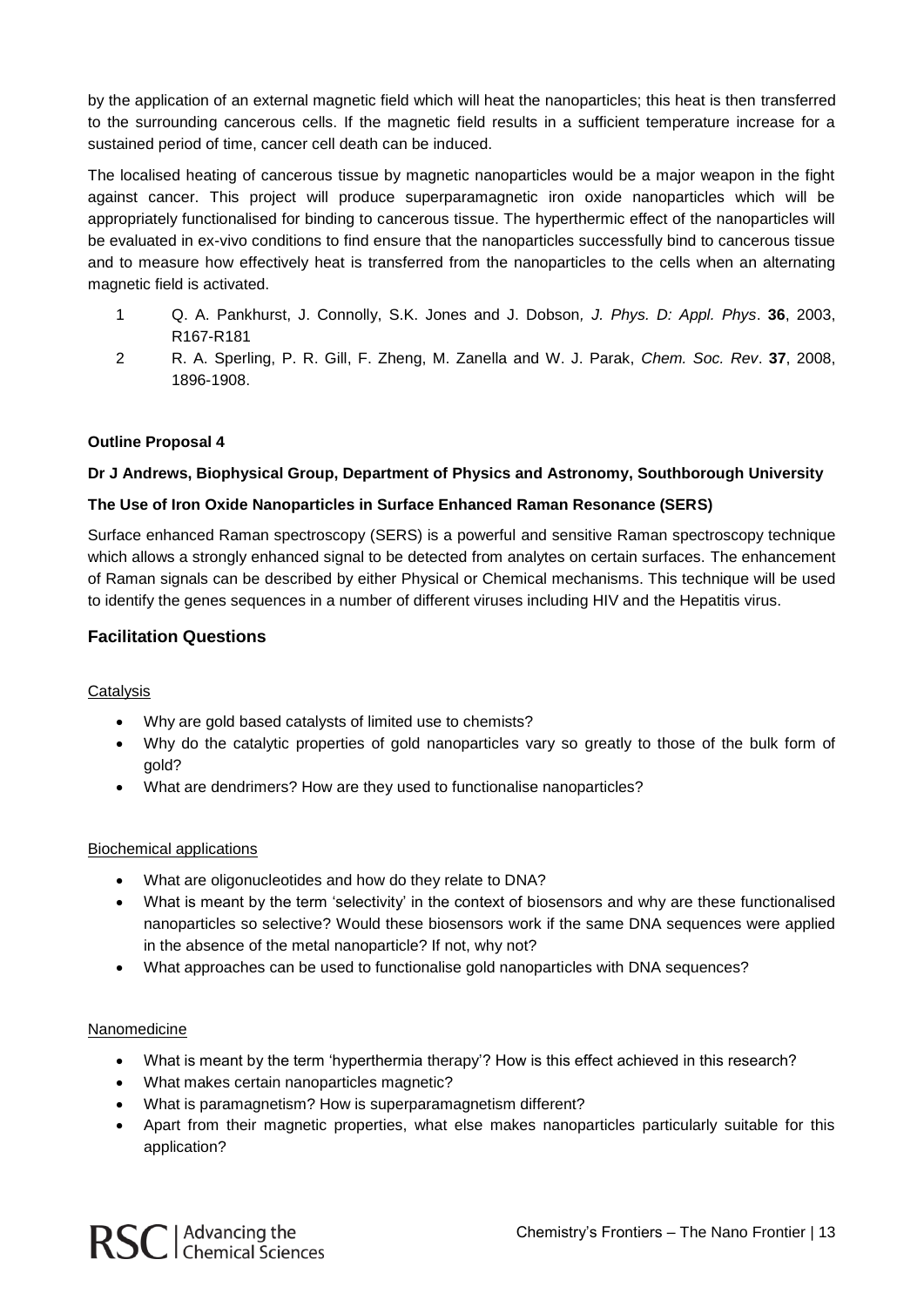#### Surface Enhanced Raman Sensing

- What is Raman spectroscopy?
- What is Surface Enhanced Raman Scattering?
- How do metal nanoparticles enhance the Raman signal?

## **Group reflection (Last 10 minutes of the session)**

- At the end of this session spend around 5-10 minutes reflecting upon your discussions in this session. You should ask yourselves whether you are confident that you understand the material covered or do you need to carry out further research on some topics?
- Construct a brief plan of action the plan should include a list of the tasks that each group member is expected to do and a timescale for each of these tasks to be done. Remember to include enough time to proof read each other's work before submission. You should briefly present this plan to your tutor before the end of the session.